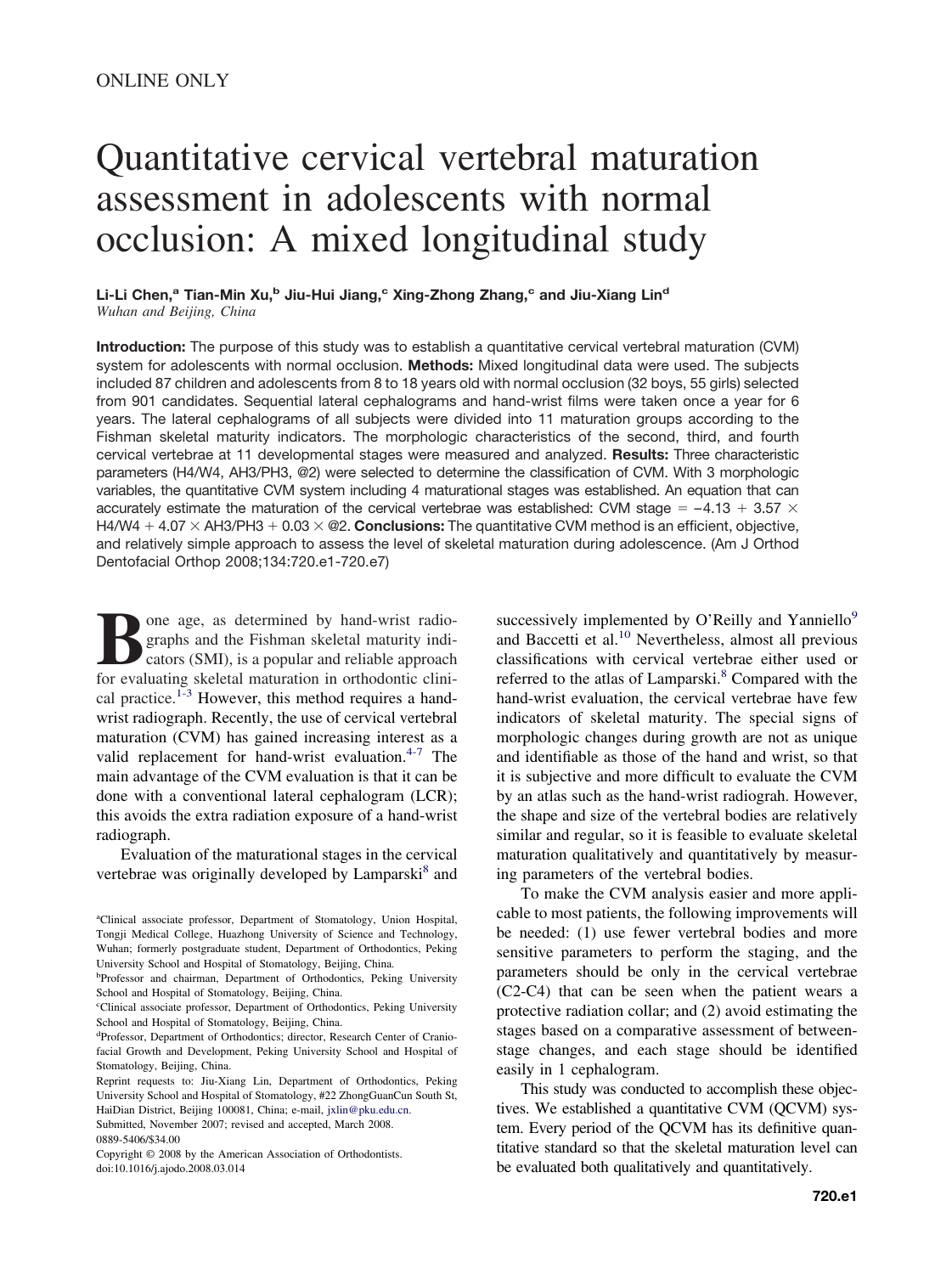|                |    | Average age $(y)$ |                  | Age range $(y)$ |             |
|----------------|----|-------------------|------------------|-----------------|-------------|
| SMI            | N  | Girls             | <b>Boys</b>      | Girls           | <b>Boys</b> |
| 1              | 41 | $8.21 \pm 1.07$   | $9.21 \pm 1.41$  | 8.00-10.49      | 8.83-11.25  |
| $\overline{c}$ | 44 | $9.27 \pm 1.02$   | $10.13 \pm 0.93$ | 8.50-11.07      | 9.65-11.80  |
| 3              | 43 | $10.01 \pm 1.50$  | $11.29 \pm 1.15$ | 8.52-12.08      | 10.15-12.50 |
| 4              | 45 | $10.71 \pm 0.45$  | $11.61 \pm 0.54$ | 10.28-11.97     | 11.03-13.17 |
| 5              | 44 | $11.18 \pm 1.19$  | $12.28 \pm 0.60$ | 10.07-13.17     | 12.00-13.57 |
| 6              | 48 | $11.92 \pm 1.46$  | $12.81 \pm 0.67$ | 10.25-14.17     | 12.08-14.33 |
| 7              | 47 | $12.29 \pm 0.91$  | $13.65 \pm 0.95$ | 11.28-14.33     | 12.25-15.75 |
| 8              | 45 | $12.98 \pm 0.61$  | $14.19 \pm 1.23$ | 12.05-13.75     | 13.00-16.07 |
| 9              | 45 | $13.64 \pm 1.20$  | $15.17 \pm 0.79$ | 12.25-15.50     | 14.10-16.20 |
| 10             | 47 | $14.93 \pm 0.90$  | $16.22 \pm 1.10$ | 13.88-16.33     | 14.93-17.50 |
| 11             | 62 | $16.41 \pm 1.39$  | $17.60 \pm 0.50$ | 13.98-17.92     | 16.00-18.18 |

**Table I**. Demographic distribution of lateral cephalograms of the 11 groups according to the SMI (mean  $\pm$  SD)

#### **MATERIAL AND METHODS**

Mixed longitudinal data were used. The samples included 87 children and adolescents (32 boys, 55 girls) from 8 to 18 years old with normal occlusion selected from 901 candidates. These subjects were divided into 2 groups according to the beginning age of observation. For group 1 (43 subjects; 16 boys, 27 girls), the beginning age was 8 to 9 years, and, for group 2 (44 subjects; 16 boys, 28 girls), it was 12 to 13 years. Sequential LCRs and hand-wrist films of all subjects were taken once a year for 6 years. Informed consent forms were obtained from all subjects and their parents. The study protocol was reviewed and approved by the Institutional Review Board of Peking University Health Science Center.

The selection criteria were (1) deciduous, mixed, or permanent dentition; (2) normal occlusion  $\leq 3$  mm overjet, and overbite less than one-third coverage of mandibular incisor); (3) harmonious facial profile and competent lips at rest; and (4) no orthodontic treatment or dental extractions.

The LCRs and hand-wrist films of all subjects totaled 522, of which 4 films did not reach even SMI 1, and 7 films were discarded because of fuzziness. The remaining 511 LCRs were divided into 11 maturation groups by a calibrated technician (J.-H.J.) according to the Fishman SMIs assessed from their hand-wrist films, as shown in Table I. Complete details about SMI can be found elsewhere.<sup>[1,2](#page-5-0)</sup>

The 42 morphologic characteristic parameters of C2, C3, and C4 in the LCRs at 11 developmental stages (SMI 1-11) were measured and analyzed. All points and lines, as shown in Figures 1 and [2](#page-2-0) and defined in [Table II,](#page-3-0) were traced with a pencil by 1 observer (L.-L.C.) under optimal conditions and then measured



**Fig 1.** Measuring points used in the cephalometric analysis: *C2d, C3d,* and *C4d,* the most superior point of the lower border of the bodies of C2, C3, and C4, respectively; *C2a, C2p, C3la, C3lp, C4la,* and *C4lp,* the most posterior and most anterior points on the lower border of the bodies of C2, C3, and C4, respectively; *C3ua, C3up, C4ua,* and *C4up,* the most superior points of the posterior and anterior borders of the bodies of C3 and C4; *C3um* and *C4um,* the middle of the upper border of the bodies of C3 and C4; *C3am* and *C4am,* the middle of the anterior border of the bodies of C3 and C4.

with micrometer calipers. The ratios of these parameters were calculated.

#### **Statistical analysis**

The data were analyzed with statistical software (version 13.0, SPSS for Windows, SPSS, Chicago, Ill). The arithmetic mean and the standard deviation were calculated for each variable. The statistical analyses we used included LOESS smoothing, correlation coefficient (CC) analysis, and variable cluster analysis.

Intraobserver reliability and reproducibility of the measurements were checked on 20 randomly selected cephalometric radiographs that were retraced and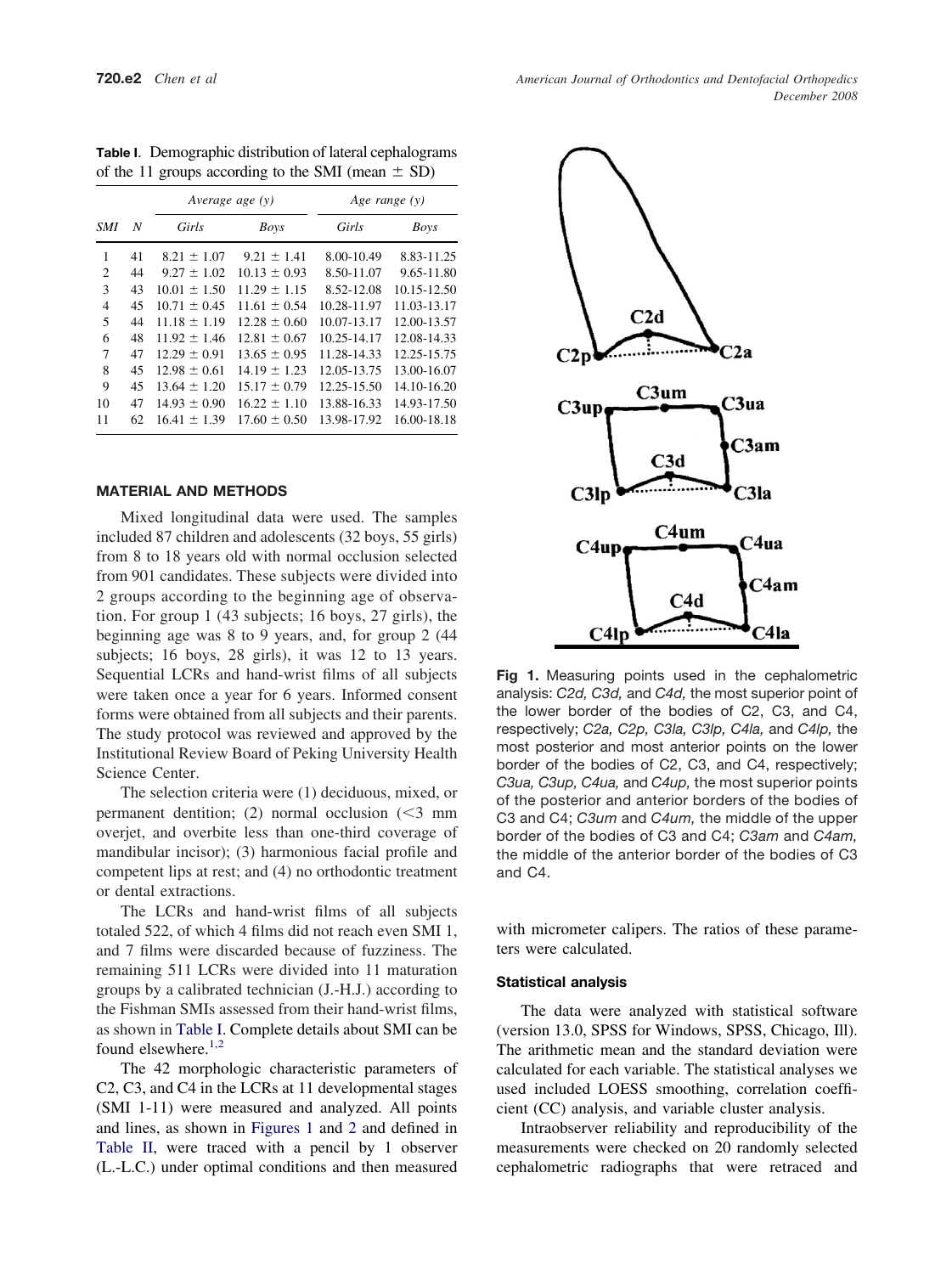<span id="page-2-0"></span>

**Fig 2.** Measuring lines used in the cephalometric analysis. *UW*, Vertical distance of Cua to the connection of Cup and Clp; *W*, vertical distance of Cam to the connection of Cup and Clp; *LW*, vertical distance of Cla to the connection of Cup and Clp; *PH*, vertical distance of Cup to the connection of Clp and Cla; *H*, vertical distance of Cum to the connection of Clp and Cla; *AH*, vertical distance of Cua to the connection of Clp and Cla; *AD*, distance between Cla and Cua; *PD*, distance between Clp and Cup.

redigitized 2 weeks later. The method error did not exceed 0.2 mm for all linear variables.

## **RESULTS**

After the LOESS smoothing [\(Fig 3\)](#page-4-0), we found that, of the 42 parameters, 30 were positively correlated with SMI, 4 were negatively correlated, and 8 were not correlated [\(Table III\)](#page-4-0).

The CC between 34 correlated parameters and the SMI was derived through CC analysis. These parameters were arranged in descending order according to the CC [\(Table IV\)](#page-4-0).

Ten ratio and angle parameters whose CCs were higher than 0.85 were selected to calculate the CVM. These 10 parameters were divided into 3 categories after the variable cluster analysis [\(Table V\)](#page-4-0). We chose the first 1 of each category (H4/W4, AH3/PH3, @2) to classify CVM.

According to SMI, SMI 1-11 can be divided into periods of accelerating velocity (SMI 1-3), high velocity (SMI 4-7), and decelerating velocity (SMI 8-11).<sup>11-13</sup> In this study, classification was simplified by using the character of SMI and fewer bony centers of cervical vertebrae. QCVM had only 4 stages: SMI 1-3 were merged into I (period of accelerating velocity), SMI 4-7 were merged into II (period of high velocity), SMI 8 and 9 were merged into III (period of decelerating velocity), and SMI 10 and 11 were merged into IV (period of completing velocity). The quantitative standard of every stage is shown in [Table VI.](#page-4-0)

An equation that can accurately estimate the maturation of the cervical vertebrae was formed: CVM stage (CVMS) =  $-4.13 + 3.57 \times H4/W4 +$  $4.07 \times AH3/PH3 + 0.03 \times @2.$ 

By this equation, we can also determine that in QCVM I, CVMS <1.7404; in QCVM II, 1.7404<

CVMS  $\leq$ 2.623; in QCVM III, 2.623 $\leq$  CVMS  $\leq$ 3.5199; and in QCVM IV, CVMS  $>3.5199$ .

## **DISCUSSION**

The Fishman SMI had been found to be generally valid in both clinical and research situations. The system uses only 4 stages of bone maturation, all found at 6 anatomic sites. Eleven discrete adolescent SMIs, covering the entire period of adolescent development, were found on these 6 sites.

Many studies showed a strong correlation between skeletal maturation determined from hand-wrist radio-graphs and cervical vertebrae evaluation.<sup>[14-16](#page-6-0)</sup> Flores-Mir et  $al<sup>14</sup>$  $al<sup>14</sup>$  $al<sup>14</sup>$  assessed the correlation between the SMI and the traditional CVM method proposed by Baccetti et al.<sup>[10](#page-6-0)</sup> Flores-Mir et al<sup>[14](#page-6-0)</sup> found that all correlation values were statistically different from zero  $(P \le 0.024)$ whether for early, average, or late maturing adolescents (early, 0.725; average, 0.698; late, 0.871). Our results agreed with that study. Of 42 parameters, 30 parameters were positively correlated with SMI, 4 were negatively correlated, and 8 were not correlated [\(Table III\)](#page-4-0). The CCs were relatively high, of which the highest was 0.9107, and 23 were above 0.8008 [\(Table IV\)](#page-4-0). The parameters of cervical vertebral width (UW, W, LW) had no correlation with SMI, whereas the ratios of cervical vertebral width, such as H4, W4 H3, and W3, had a strong correlation with SMI (0.9107 and 0.9091, respectively). The results indicated that the growth of cervical vertebral width had been almost completed during early cervical growth, and, in later growth, the morphologic changes of the cervical vertebrae were mainly increased height. In the first stage of maturation, the vertebral bodies were wedge shaped with the superior vertebral borders tapered from posterior to anterior. With growth, the vertebral bodies became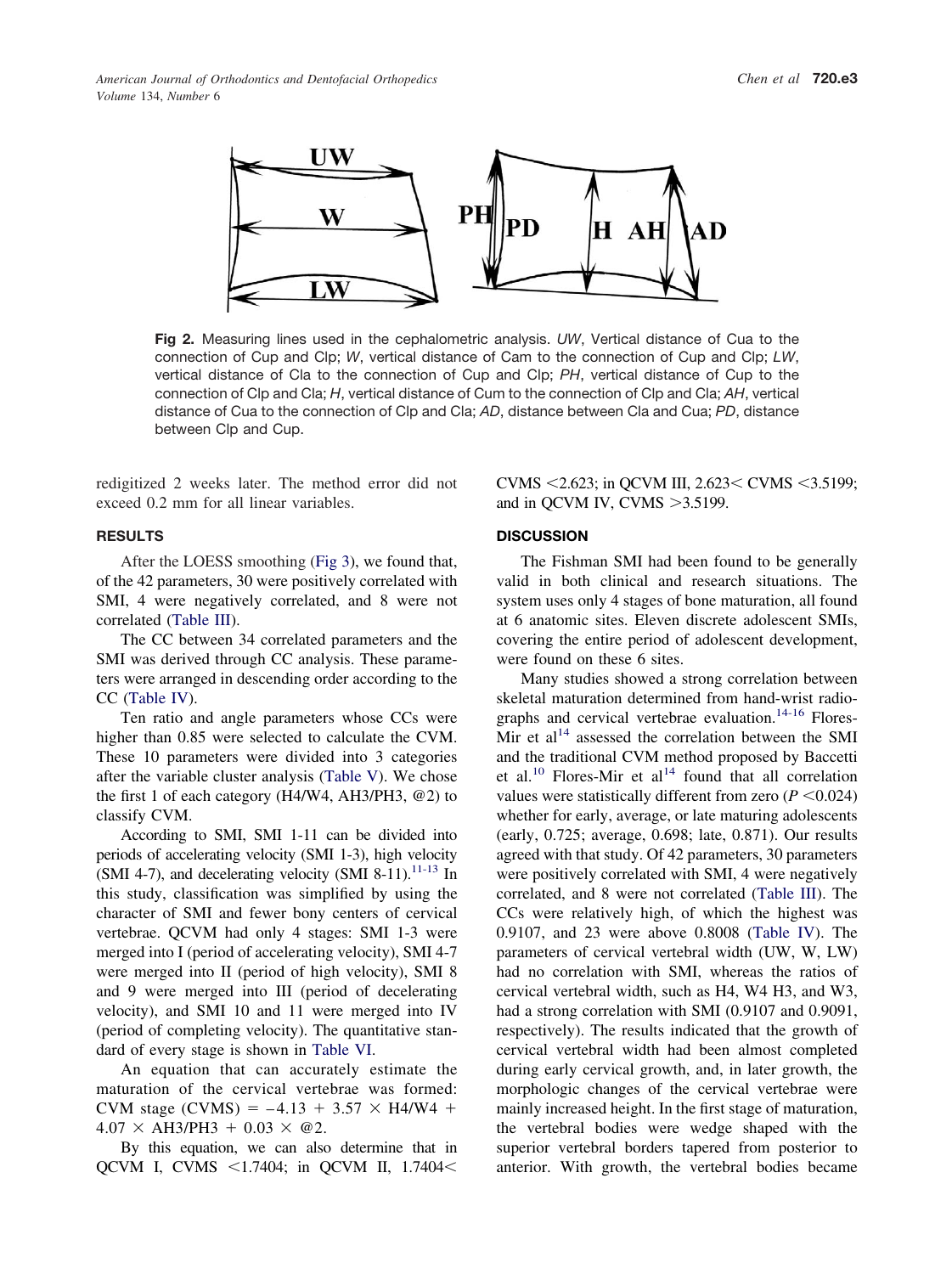| Parameter       | Description                                                                                    |  |
|-----------------|------------------------------------------------------------------------------------------------|--|
| D2              | Vertical distance of C2d to C2a and C2p connection                                             |  |
| D3              | Vertical distance of C3d to C3lp and C3la connection                                           |  |
| D4              | Vertical distance of C4d to C4lp and C4la connection                                           |  |
| @2              | Antero-superior angle of C2d-C2p connection to<br>C <sub>2p</sub> -C <sub>2</sub> a connection |  |
| @3              | Antero-superior angle of C3d-C3lp connection to<br>C3lp-C3la connection                        |  |
| @4              | Antero-superior angle of C4d-C4lp connection to<br>C4lp-C4la connection                        |  |
| AI2-3           | Distance between C2a and C3ua                                                                  |  |
| PI2-3           | Distance between C2p and C3up                                                                  |  |
| AI3-4           | Distance between C3la and C4ua                                                                 |  |
| PI3-4           | Distance between C3lp and C4up                                                                 |  |
| PH3             | Vertical distance of C3up to the connection of C3lp<br>and C3la                                |  |
| H3              | Vertical distance of C3um to the connection of C3lp<br>and C3la                                |  |
| AH3             | Vertical distance of C3ua to the connection of C3lp<br>and C3la                                |  |
| AD3             | Distance between C3la and C3ua                                                                 |  |
| PD3             | Distance between C3lp and C3up                                                                 |  |
| UW3             | Vertical distance of C3ua to the connection of C3up<br>and C3lp                                |  |
| W3              | Vertical distance of C3am to the connection of C3up<br>and C3lp                                |  |
| LW3             | Vertical distance of C3la to the connection of C3up<br>and C3lp                                |  |
| AH3/H3          | Ratio of AH3 to H3                                                                             |  |
| H3/PH3          | Ratio of H <sub>3</sub> to PH <sub>3</sub>                                                     |  |
| AH3/PH3         | Ratio of AH3 to PH3                                                                            |  |
| AH3/W3          | Ratio of AH3 to W3                                                                             |  |
| H3/W3           | Ratio of H <sub>3</sub> to W <sub>3</sub>                                                      |  |
| PH3/W3          | Ratio of PH3 to W3                                                                             |  |
| UW3/LW3         | Ratio of UW3 to LW3                                                                            |  |
| AD3/PD3         | Ratio of AD3 to PD3                                                                            |  |
| PH <sub>4</sub> | Vertical distance of C4up to the connection of C4lp<br>and C4la                                |  |
| H4              | Vertical distance of C4um to the connection of C4lp<br>and C4la                                |  |
| AH4             | Vertical distance of C4ua to the connection of C4lp<br>and C4la                                |  |
| AD4             | Distance between C4la and C4ua                                                                 |  |
| PD <sub>4</sub> | Distance between C4lp and C4up                                                                 |  |
| UW4             | Vertical distance of C4ua to the connection of C4up<br>and C4lp                                |  |
| W4              | Vertical distance of C4am to the connection of C4up<br>and C4lp                                |  |
| LW4             | Vertical distance of C4la to the connection of C4up<br>and C4lp                                |  |
| AH4/H4          | Ratio of AH4 to H4                                                                             |  |
| H4/PH4          | Ratio of H4 to PH4                                                                             |  |
| AH4/PH4         | Ratio of AH4 to PH4                                                                            |  |
| AH4/W4          | Ratio of AH4 to W4                                                                             |  |
| H4/W4           | Ratio of H4 to W4                                                                              |  |
| PH4/W4          | Ratio of PH4 to W4                                                                             |  |
| UW4/LW4         | Ratio of UW4 to LW4                                                                            |  |
|                 | AD4/PD4 Ratio of AD4 to PD4                                                                    |  |

<span id="page-3-0"></span>**Table II**. Measuring lines and ratios used in the cephalometric analysis

rectangular, square, and finally rectangular, with height greater than width.

In our study, the Lamparski atlas $8$  was not used or referred to. The Fishman SMI was applied as the gold standard for skeletal maturation evaluation. Based on the strong correlation between SMI and CVM, as well as easy identification and measurement of cephalometric landmarks of the cervical vertebrae, the new method of QCVM was established by using 3 definite and sensitive parameters. This new method was found to be feasible and meaningful in our study.

### **Selection of parameters of QCVM**

The morphologic characteristic parameters of CVM were concavity of the lower border, and height and shape of the vertebral bodies. Three decisive variables (H4/W4, AH3/PH3, @2) of QCVM selected from the 42 parameters were similar to those of CVM but more definite. It would be more simple and accurate to use 3 parameters than to take all parameters into account.

Concavity of the lower border of the  $C2$  ( $@2$ ) was selected. In our study, @2 had a strong correlation with SMI (0.8617), and this agreed with other studies.<sup>[7-10](#page-6-0)</sup> From SMI 1 to SMI 11, @2 increased gradually (3.37°, 10.14°, 15.28°, 22.09°) and was consistent with the generally accepted concept that, as maturation became greater, concavity was also higher.

C3 and C4 were also selected, and other cervical vertebrae were disregarded for various reasons: C1 (atlas) did not show the body, C2 (axis) showed little morphologic change and was difficult to measure, and C5 might not appear clearly on cephalometric radiographs.[17-20](#page-6-0)

External environmental factors such as pressure, corporal position, or disease can influence the height of vertebral bodies. Facial pattern can also modify the height of the cervical vertebrae. In addition, considering the distortion and magnification of LCR, ratio and angle measurements would be better than linear measurements, both in comparability and validity. Thus, the parameters of ratio and angle were selected to calculate CVM; this meant that only the shape of the cervical vertebrae would be considered.

Compared with the traditional CVM system based on the Lamparski atlas,<sup>[8](#page-6-0)</sup> the method of QCVM has several advantages.

The CVM, based on the Lamparski atlas,<sup>[8](#page-6-0)</sup> was convenient but could not evaluate growth in an objective and definite manner. Every stage had many decisive morphologic features related to the classification, and sometimes those features would be confused. QCVM evaluates the morphologic features of only C2, C3, and C4. With LOESS smoothing, CC analysis, and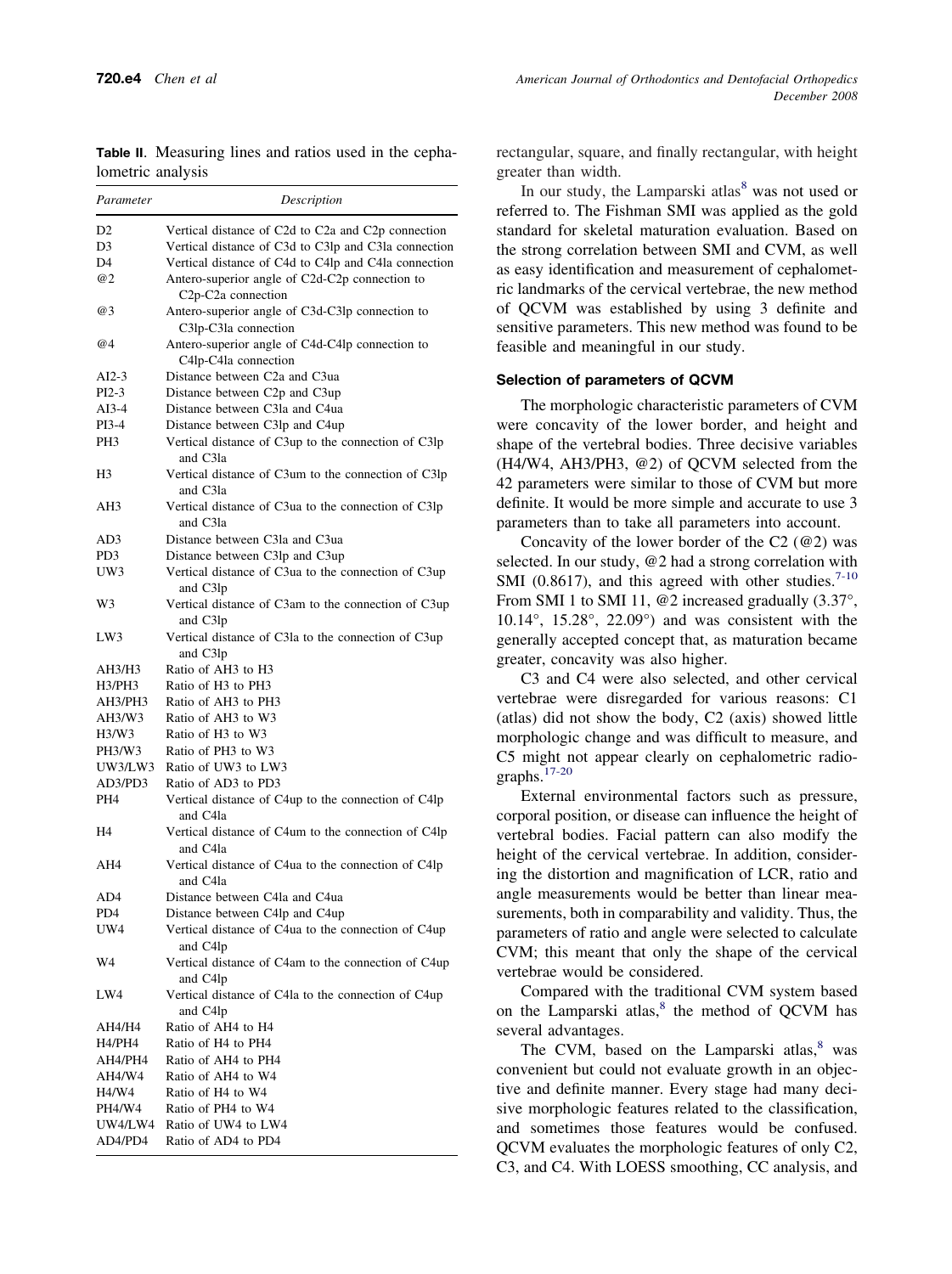<span id="page-4-0"></span>

**Fig 3.** The LOESS smoothing of 42 parameters of cervical vertebrae and SMI.

**Table III**. Correlations between the 42 parameters of cervical vertebrae and SMI

| Correlation | Parameters                                      |
|-------------|-------------------------------------------------|
| Positive    | D2, D3, D4, @2, @3, @4, PH3, H3, AH3, AD3, PD3, |
|             | AH3/H3, H3/PH3, AH3/PH3, AH3/W3, H3/W3,         |
|             | PH3/W3, AD3/PD3, PH4, H4, AH4, AD4, PD4,        |
|             | АН4/Н4, Н4/РН4, АН4/РН4, АН4/W4, Н4/W4,         |
|             | PH4/W4, AD4/PD4                                 |
| Negative    | AI2-3, PI2-3, AI3-4, PI3-4                      |
| Zero        | UW3, W3, LW3, UW3/LW3, UW4, W4, LW4, UW4/LW4    |

**Table IV**. Correlation coefficient (CC) between the 34 correlated parameters and SMI

| Parameter                      | CC     | Parameter                   | CC     | Parameter          | CC        |
|--------------------------------|--------|-----------------------------|--------|--------------------|-----------|
| H4/W4                          | 0.9107 | AH3/W3                      | 0.8828 | <b>PH4/W4</b>      | 0.7875    |
| H <sub>3</sub> /W <sub>3</sub> | 0.9091 | AD4/PD4                     | 0.8748 | PH3/W3             | 0.7653    |
| H <sub>3</sub>                 | 0.9024 | @2                          | 0.8617 | AH4/H4             | 0.693     |
| AH3                            | 0.8992 | D <sub>2</sub>              | 0.8503 | AH3/H3             | 0.6697    |
| AH3/PH3                        | 0.8978 | @3                          | 0.8457 | H4/PH4             | 0.5709    |
| AD <sub>3</sub>                | 0.8974 | D <sub>3</sub>              | 0.8302 | H3/PH3             | 0.5414    |
| AH4/PH4                        | 0.8944 | PH <sub>3</sub>             | 0.8258 | PI3-4              | $-0.4363$ |
| AD3/PD3                        | 0.8921 | PH <sub>4</sub>             | 0.8221 | PI <sub>2</sub> -3 | $-0.5073$ |
| H4                             | 0.8907 | PD <sub>3</sub>             | 0.8208 | $AI3-4$            | $-0.6378$ |
| AH4                            | 0.8901 | P <sub>D</sub> <sub>4</sub> | 0.8081 | $AI2-3$            | $-0.658$  |
| AH4/W4                         | 0.8892 | D <sub>4</sub>              | 0.8008 |                    |           |
| AD4                            | 0.8859 | @4                          | 0.7941 |                    |           |

| Table V. Variable cluster analysis of 10 parameters |  |  |
|-----------------------------------------------------|--|--|
|-----------------------------------------------------|--|--|

| Category |                                    |  |  |  |
|----------|------------------------------------|--|--|--|
| T        | H4/W4, H3/W3, AH4/W4, AH3/W3       |  |  |  |
| Н        | AH3/PH3, AH4/PH4, AD3/PD3, AD4/PD4 |  |  |  |
| Ш        | @2, D <sub>2</sub>                 |  |  |  |

Table VI. Value of variables from QCVM I to QCVM IV

|             |                 | <i>Variables</i> |                  |  |
|-------------|-----------------|------------------|------------------|--|
| <i>OCVM</i> | $H4/W4$ (%)     | $AH3/PH3$ (%)    | $@2(^{\circ})$   |  |
|             | $0.63 \pm 0.07$ | $0.72 \pm 0.05$  | $7.17 \pm 3.03$  |  |
| П           | $0.74 \pm 0.06$ | $0.80 \pm 0.04$  | $12.65 \pm 3.26$ |  |
| Ш           | $0.84 \pm 0.05$ | $0.85 \pm 0.03$  | $15.63 \pm 3.24$ |  |
| IV          | $0.98 \pm 0.07$ | $0.98 \pm 0.06$  | $20.81 \pm 3.35$ |  |

variable cluster analysis, 3 characteristic parameters (H4/W4, AH3/PH3, @2) were selected as the decisive measurement parameters for classification of CVM. This new method would be more simple and accurate to use than considering all parameters. The influence of subjectivity in QCVM was limited through quantification and simplification of parameters.

[Figure 4](#page-5-0) shows a patient's LCR and hand-wrist film. The hand-wrist film showed that the patient's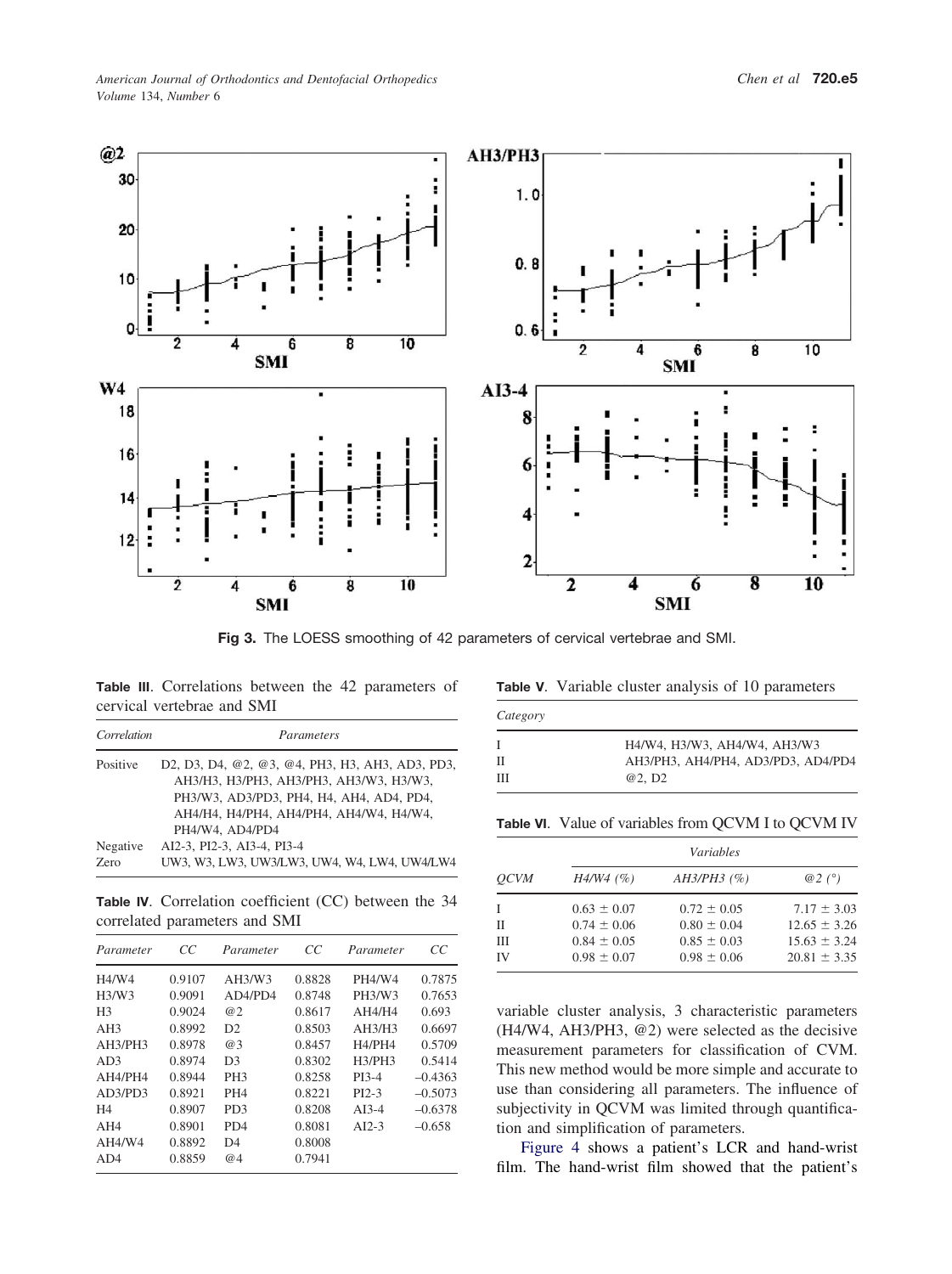<span id="page-5-0"></span>

**Fig 4.** Headfilm and hand-wrist film of a subject. CVM indicated cervical vertebral bone age was CVM 4, just after the high-velocity period. However, QCVM indicated the patient belonged to QCVM IV, and the hand-wrist film indicated that the skeletal age was SMI 11, or the completed stage of growth.

skeletal age was SMI 11—ie, the completed stage of growth. QCVM showed that H4/W4 was 0.87, AH3/ PH3 was 1.01, @2 was 21.32, and CVMS was 3.73, belonging to QCVM IV and agreeing with the handwrist skeletal age. However, CVM showed that the patient's cervical vertebral bone age was CVM 4, just after the high-velocity period, because there was conspicuous concavity in all vertebrae, and the shape of the vertebral bodies was rectangular. This disagreed with the completed stage of growth as shown by hand-wrist film.

Morphologic characteristic parameters of CVM were concavity of the lower border, and height and shape of the vertebral bodies. Three decisive variables (H4/W4, AH3/PH3, and @2) of QCVM selected from the 42 parameters were similar to those of CVM but more definite. Using only C2 through C4 and 3 more sensitive parameters to perform the staging can simplify the assessment process.

Cephalometric landmarks of the cervical vertebrae were easy to identify and measure by using cephalometric analysis software. A quantitative definition of the cervical vertebral morphology at each development stage allowed clinicians to accurately estimate the maturation stage from 1 cephalogram. The assessment of the stages in CVM through the comparative analysis of between-stage changes should be avoided; this in turn would improve the accuracy and repeatability.

In QCVM, comprehensive means and standard deviations of the CVMS could be worked out through the means and standard deviations of the 3 key variables. Moreover, the main contribution of this study was that, with the 3 morphologic variables, an equation that can accurately estimate the maturation of the

cervical vertebrae was established: CVMS  $= -4.13 +$  $3.57 \times$  H4/W4 + 4.07  $\times$  AH3/PH3 + 0.03  $\times$  @2. This equation made QCVM more practical.

## **CONCLUSIONS**

With LOESS smoothing, CC analysis, and variablecluster analysis of the mixed longitudinal data from 8 to 18 years of age, a quantitative analysis for the cervical vertebrae was established. The conclusions were as follows.

- 1. H4/W4, AH3/PH3, and @2 can be used as the decisive parameters of the quantitative analysis.
- 2. QCVM was divided into 4 stages: QCVM I, QCVM II, QCVM III, and QCVM IV, which are adequate for the assessment of skeletal maturation. Every stage has its definitive quantitative standard.
- 3. An equation to accurately estimate CVM was established: CVMS =  $-4.13 + 3.57 \times H4/W4 +$  $4.07 \times AH3$ /PH3 + 0.03  $\times$  @2. The definition of each stage was in QCVM I, CVMS  $\leq 1.7404$ ; in QCVM II, 1.7404< CVMS <2.623; in QCVM III, 2.623< CVMS <3.5199; and in QCVM IV,  $CVMS > 3.5199$ .

The method of QCVM is an efficient, objective, and relatively simple approach to assess skeletal maturation during adolescence. It has a bright future in clinical orthodontics.

## **REFERENCES**

1. Fishman LS. Maturational patterns and prediction during adolescence. Angle Orthod 1987;57:178-93.